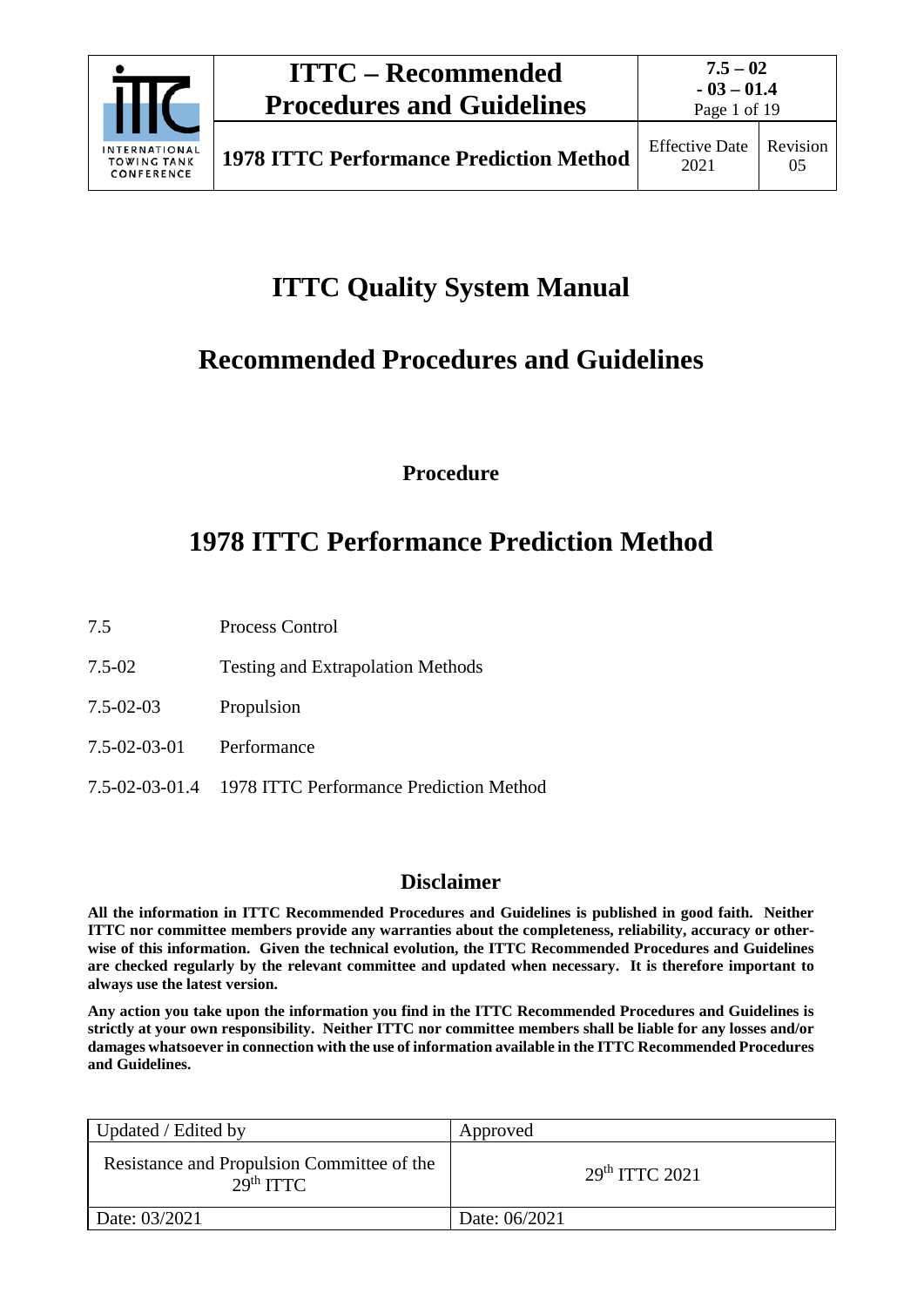

**7.5 – 02 - 03 – 01.4**

Page 2 of 19

**1978 ITTC Performance Prediction Method** Effective Date

2021

### **Table of Contents**

| 1.    | <b>PURPOSE OF PROCEDURE 3</b>                            |
|-------|----------------------------------------------------------|
| 2.    | <b>DESCRIPTION OF PROCEDURE 3</b>                        |
| 2.1   |                                                          |
|       | 2.2 Definition of Variables3                             |
|       | 2.3 Analysis of the Model Test Results 4                 |
| 2.4   |                                                          |
| 2.4.1 |                                                          |
|       | 2.4.2 Scale effect corrections for                       |
| 2.4.3 | Full scale wake and operating<br>condition of propeller8 |
| 2.4.4 | Model ship correlation factor 9                          |
|       |                                                          |
| 2.5.1 | Purpose of load variation test10                         |
|       | 2.5.2 Method of load variation test  10                  |

| 2.5.3        | Dependency of propulsion               |
|--------------|----------------------------------------|
|              | efficiency with resistance increase.   |
|              |                                        |
|              | 2.5.4 Dependency of shaft rate with    |
|              | power increase 11                      |
| 2.5.5        | Dependency of shaft rate with          |
|              |                                        |
|              |                                        |
|              |                                        |
| $\mathbf{3}$ |                                        |
|              | 3.1 Uncertainty Analysis 14            |
|              | 3.2 Comparison with Full Scale Results |
|              |                                        |
| 4.           |                                        |
|              | APPENDIX A. EXAMPLE OF                 |
|              | <b>ANALYSIS OF LOAD VARIATION</b>      |
| TEST         |                                        |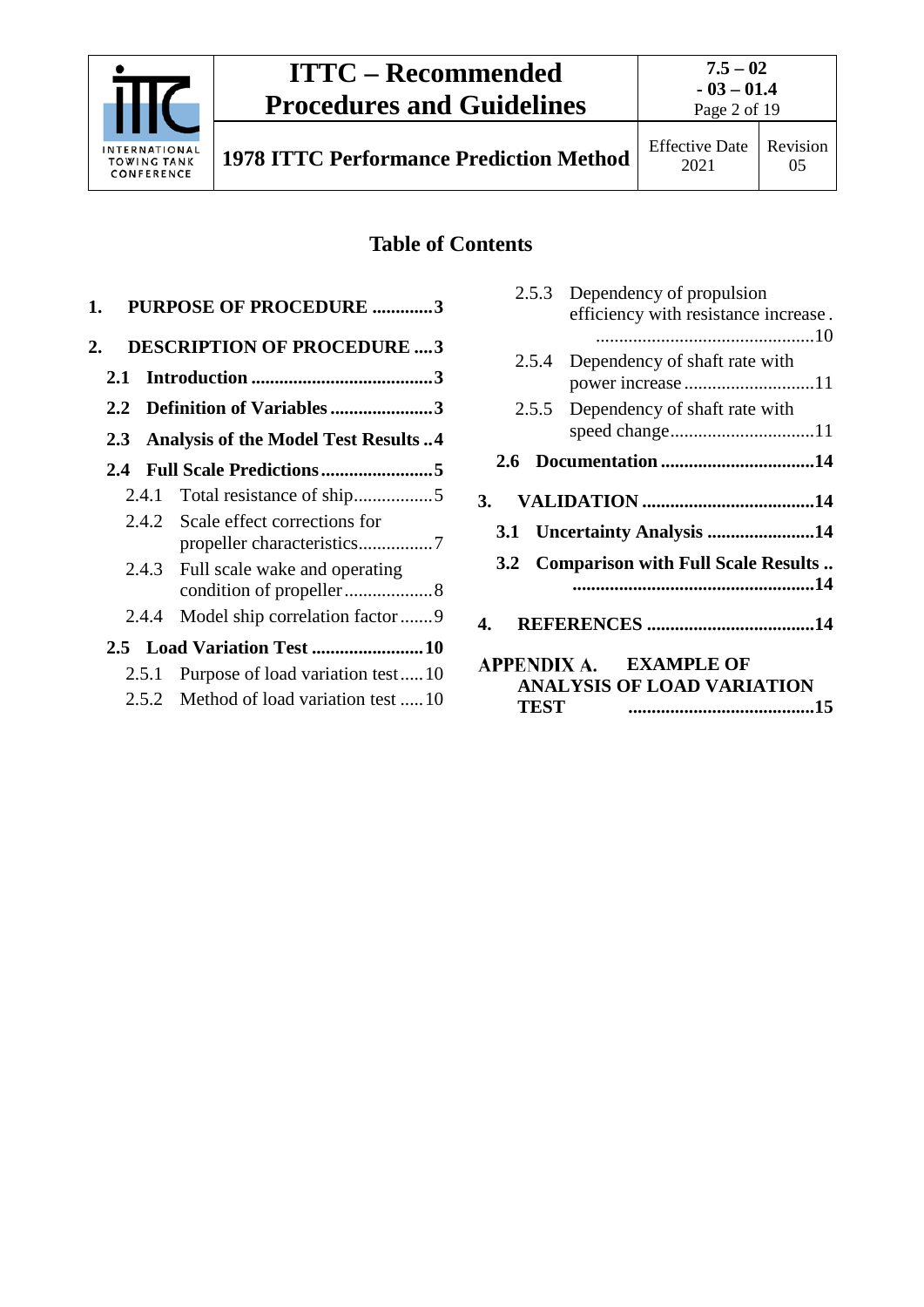

### **1978 ITTC Performance Prediction Method**

### <span id="page-2-0"></span>**1. PURPOSE OF PROCEDURE**

The procedure gives a general description of an analytical method to predict delivered power and rate of revolutions for single and twin screw ships from model test results.

### <span id="page-2-2"></span><span id="page-2-1"></span>**2. DESCRIPTION OF PROCEDURE**

### **2.1 Introduction**

The method requires respective results of a resistance test, a self propulsion test and the characteristics of the model propeller used during the self propulsion test,

The method generally is based on thrust identity which is recommended to be used to predict the performance of a ship. It is supposed that the thrust deduction factor and the relative rotative efficiency calculated for the model remain the same for the full scale ship whereas on all other coefficients corrections for scale effects are applied.

In some special cases torque identity (power identity) may be used, see section 2.4.4.

### <span id="page-2-3"></span>**2.2 Definition of Variables**

- *C*<sup>A</sup> Correlation allowance
- *C*AA Air resistance coefficient
- *C*APP Appendage resistance coefficient
- *CD* Drag coefficient
- *CD*<sup>A</sup> Air drag coefficient of the ship above the water line
- *C*<sup>F</sup> Frictional resistance coefficient
- *C*FC Frictional resistance coefficient at the temperature of the self propulsion test
- *CNP* Trial correction for propeller rate of revolution at power identity
- *CP* Trial correction for delivered power
- $C_N$  Trial correction for propeller rate of revolution at speed identity
- *C*<sup>W</sup> Wave resistance coefficient
- *C*<sup>T</sup> Total resistance coefficient
- *D* Propeller diameter
- *F*<sup>D</sup> Skin friction correction in self propulsion test
- *J* Propeller advance coefficient
- *JT* Propeller advance coefficient achieved by thrust identity
- *JQ* Propeller advance coefficient achieved by torque identity
- *KT* Propeller thrust coefficient
- *KTQ* Thrust coefficient achieved by torque identity
- *KQ* Propeller torque coefficient
- *KQT* Torque coefficient achieved by thrust identity
- *k* Form factor
- *k*<sup>P</sup> Propeller blade roughness
- $k<sub>S</sub>$  roughness of hull surface
- *N*<sup>P</sup> Number of propellers
- *n* Propeller rate of revolution
- $n<sub>T</sub>$  Propeller rate of revolution, corrected using correlation factor
- *P* Propeller pitch
- *P*D*, P*<sup>P</sup> Delivered Power, propeller power
- *P*<sub>DT</sub> Delivered Power, corrected using correlation factor
- *P*E*, P*<sup>R</sup> Effective power, resistance power
- *Q* Torque
- *R*<sup>C</sup> Resistance corrected for temperature differences between resistance and self propulsion test
- *Re* Reynolds number
- $Re_{0.7}$  Propeller Reynolds number at 0.7 R<br> $R_{\text{T}}$  Total resistance
- *R*<sup>T</sup> *Total* resistance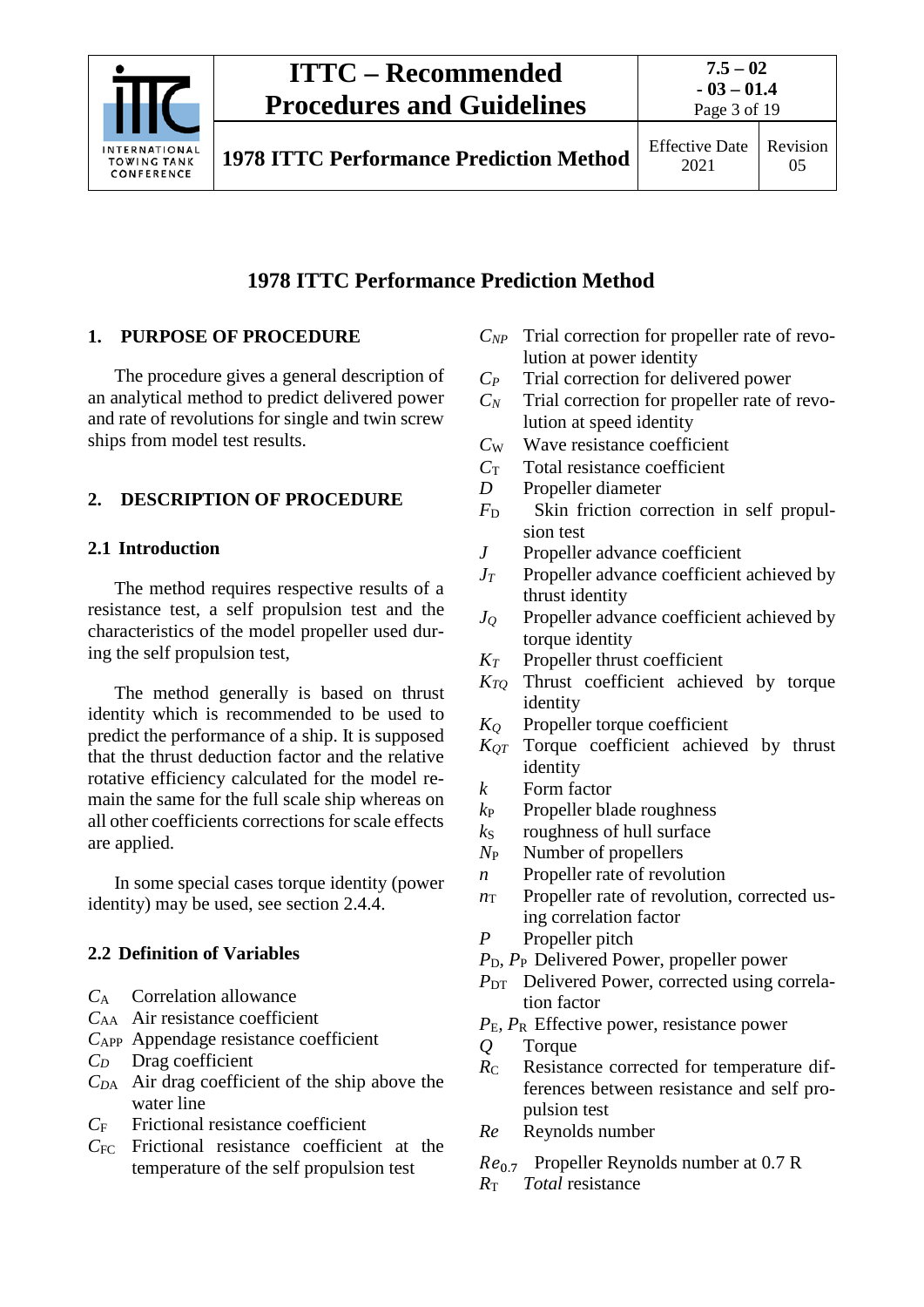

**7.5 – 02**

**1978 ITTC Performance Prediction Method** Effective Date

2021 Revision 05

- *S* Wetted surface area
- **SWBK** Wetted surface of bilge keels
- *T* Propeller thrust
- *t* Thrust deduction factor
- *V* Speed
- *V*<sup>A</sup> Advance speed of propeller
- *w* Taylor wake fraction in general
- *wQ* Taylor wake fraction, torque identity
- $w_R$  Effect of the rudder(s) on the wake fraction
- *wT* Taylor wake fraction, thrust identity
- *Z* Number of propeller blades
- *β* Appendage scale effect factor
- *ΔC*<sup>F</sup> Roughness allowance
- *ΔC*<sub>FC</sub> Individual correction term for roughness allowance
- *Δw*<sup>C</sup> Individual correction term for wake
- *η*<sup>D</sup> Propulsive efficiency or quasi-propulsive coefficient
- $η$ <sub>H</sub> Hull efficiency
- *η*<sup>0</sup> Propeller open water efficiency
- *η*<sup>R</sup> Relative rotative efficiency
- *ρ* Water density in general
- $R_0$  Full scale resistance without overload(N)<br> $F_x$  External tow force (N)
- 
- $F_x$  External tow force (N)<br>  $F_p$  Skin friction correction  $F_D$  Skin friction correction force (N)<br>  $\lambda$  Scale ratio(-)
- Scale ratio(-)

 $C_{TAdd}$  Added resistance Coefficient (-)<br> $\Delta R$  Added resistance (N)

- $\Delta R$  Added resistance (N)<br> $\Delta V$  Added velocity (m/s)
- $ΔV$  Added velocity (m/s)<br> $Δn$  Added rpm
- 
- $\Delta n$  Added rpm<br>  $\xi_n$  Load variation Load variation coefficient of the shaft revolution speed
- *ξ*<sup>v</sup> Load variation coefficient of the ship speed
- *ξ*<sup>P</sup> Load variation coefficient of the delivered power

Subscript " $M$ " signifies the model

Subscript " $s$ " signifies the full scale ship

#### <span id="page-3-0"></span>**2.3 Analysis of the Model Test Results**

The calculation of the residual resistance coefficient  $C_R$  from the model resistance test results is found in the procedure for resistance test  $(7.5-02-02-01)$ .

Thrust  $T_M$ , and torque  $Q_M$ , measured in the self-propulsion tests are expressed in the non-dimensional forms as in the procedure for propulsion test (7.5-02-03-01.1).

$$
K_{TM} = \frac{T_M}{\rho_M D_M^4 n_M^2} \quad and \quad K_{QM} = \frac{Q_M}{\rho_M D_M^5 n_M^2}
$$

Using thrust identity with  $K<sub>m</sub>$  as input data,  $J<sub>m</sub>$  and  $K<sub>qm</sub>$  are read off from the model propeller open water diagram, and the wake fraction

$$
w_{TM} = 1 - \frac{J_{TM} D_M n_M}{V_M}
$$

and the relative rotative efficiency

$$
\eta_{\rm R} = \frac{K_{Q \rm TM}}{K_{Q \rm M}}
$$

are calculated.  $V_M$  is model speed.

Using torque identity with  $K_{\varrho M}$  as input data,  $J_{\text{QM}}$  and  $K_{\text{TQM}}$  is read off from the model propeller open water diagram, and the wake fraction

$$
w_{QM} = 1 - \frac{J_{QM} D_M n_M}{V_M}
$$

and the relative rotative efficiency

$$
\eta_{\rm R} = \frac{K_{TQM}}{K_{TM}}
$$

are calculated.  $V_M$  is model speed.

The thrust deduction is obtained from

$$
t = \frac{T_{\rm M} + F_{\rm D} - R_{\rm C}}{T_{\rm M}}
$$

$$
-03 - 01.4
$$
  
Page 4 of 19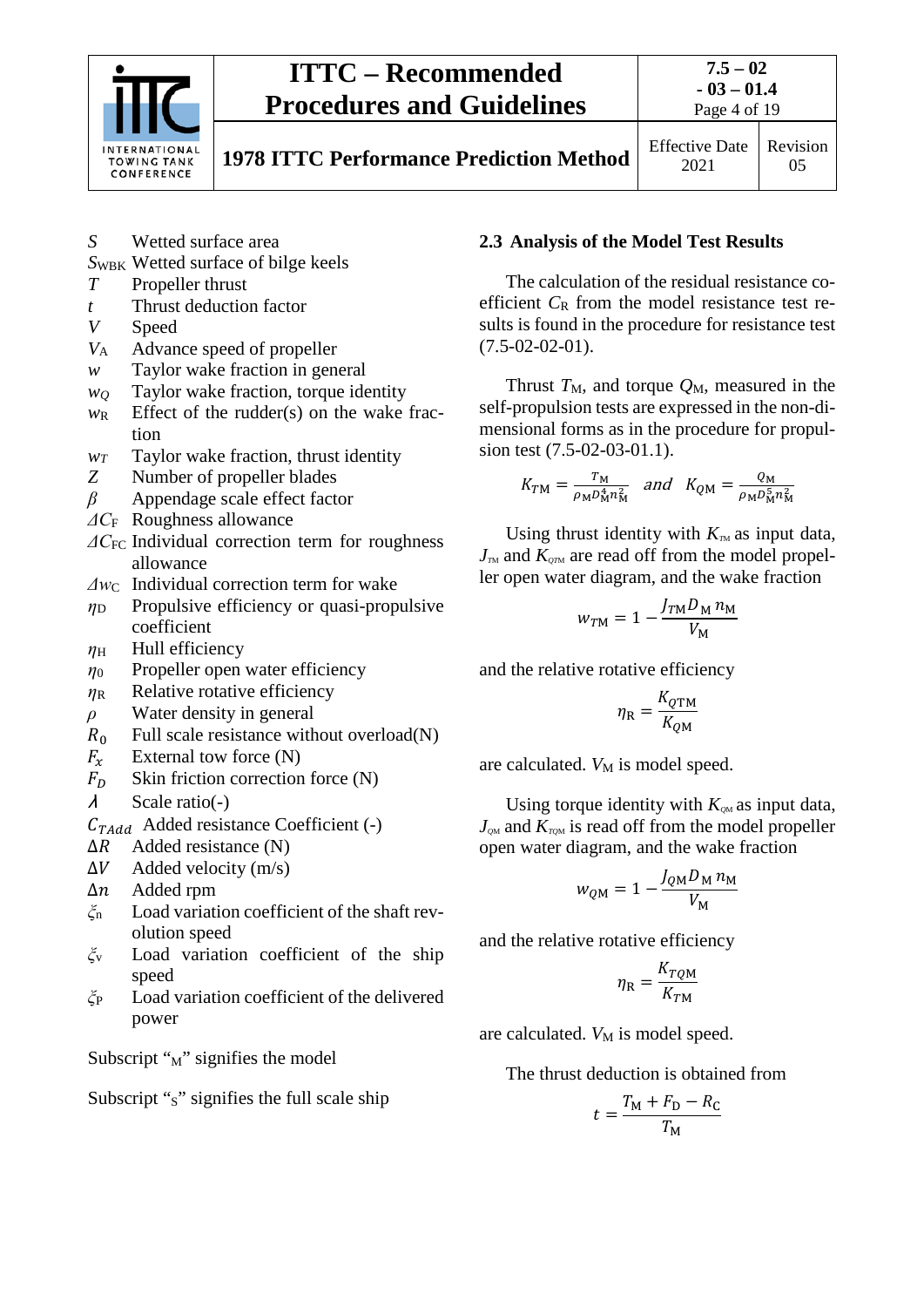

where  $F<sub>D</sub>$  is the towing force actually applied in the propulsion test.  $R_C$  is the resistance corrected for differences in temperature between resistance and self-propulsion tests:

$$
R_C = \frac{(1+k)C_{FMC} + C_W}{(1+k)C_{FM} + C_W}R_{TM}
$$

where  $C_{\text{FMC}}$  is the frictional resistance coefficient at the temperature of the self-propulsion test.

#### <span id="page-4-1"></span><span id="page-4-0"></span>**2.4 Full Scale Predictions**

2.4.1 Total resistance of ship

The total resistance coefficient of a ship without bilge keels is

$$
C_{\rm TS} = (1 + k)C_{\rm FS} + \Delta C_{\rm F} + C_{\rm A} + C_{\rm W} + C_{\rm AAS}
$$

where

- *k* is the form factor determined from the resistance test, see ITTC standard procedure 7.5-02-02-01. Additionally, the determination can be supported by CFD calculation according to ITTC Guideline 7.5-03-02-04, "Practical Guidelines for Ship Resistance CFD", and following ITTC Recommended Procedure 7.5-03-01-02, "Quality Assurance in Ship CFD Application", using model scale benchmark data as well as full scale data for the demonstration.
- *C*FS is the frictional resistance coefficient of the ship according to the ITTC-1957 modelship correlation line
- *C*<sup>W</sup> is the wave resistance coefficient calculated from the total and frictional resistance coefficients of the model in the resistance tests:

$$
C_W = C_{TM} - C_{FM}(1+k)
$$

The form factor *k* and the total resistance coefficient for the model  $C<sub>TM</sub>$  are determined as described in the ITTC standard procedure 7.5- 02-02-01.

The correlation factor for the calculation of the resistance has been separated from the roughness allowance. The roughness allowance *ΔC*<sup>F</sup> per definition describes the effect of the roughness of the hull on the resistance. The correlation factor  $C_A$  is supposed to allow for all effects not covered by the prediction method, mainly uncertainties of the tests and the prediction method itself and the assumptions made for the prediction method. The separation of *ΔC*<sup>F</sup> from *C*<sup>A</sup> was proposed by the Performance Prediction Committee of the 19<sup>th</sup> ITTC. This is essential to allow for the effects of newly developed hull coating systems.

The 19<sup>th</sup> ITTC also proposed a modified formula for  $C_A$  that excludes roughness allowance, which is now given in this procedure.

<sup>∆</sup>*C*<sup>F</sup> is the roughness allowance

$$
\Delta C_{\rm F} = 0.044 \left[ \left( \frac{k_{\rm S}}{L_{\rm WL}} \right)^{\frac{1}{3}} - 10 \cdot \text{Re}^{-\frac{1}{3}} \right] + 0.000125
$$

where  $k<sub>S</sub>$  indicates the roughness of hull surface. When there is no measured data, the standard value of  $k<sub>S</sub>=150' 10<sup>-6</sup>$  m can be used. For modern coating different value will have to be considered.

#### *C*<sup>A</sup> is the correlation allowance

*C*<sup>A</sup> is determined from comparison of model and full scale trial results. When using the roughness allowance as above, the 19th ITTC recommended using

$$
C_{\rm A} = (5.68 - 0.6 \text{logRe}) \times 10^{-3}
$$

It is recommended that each institution maintains their own model-full scale correlation. See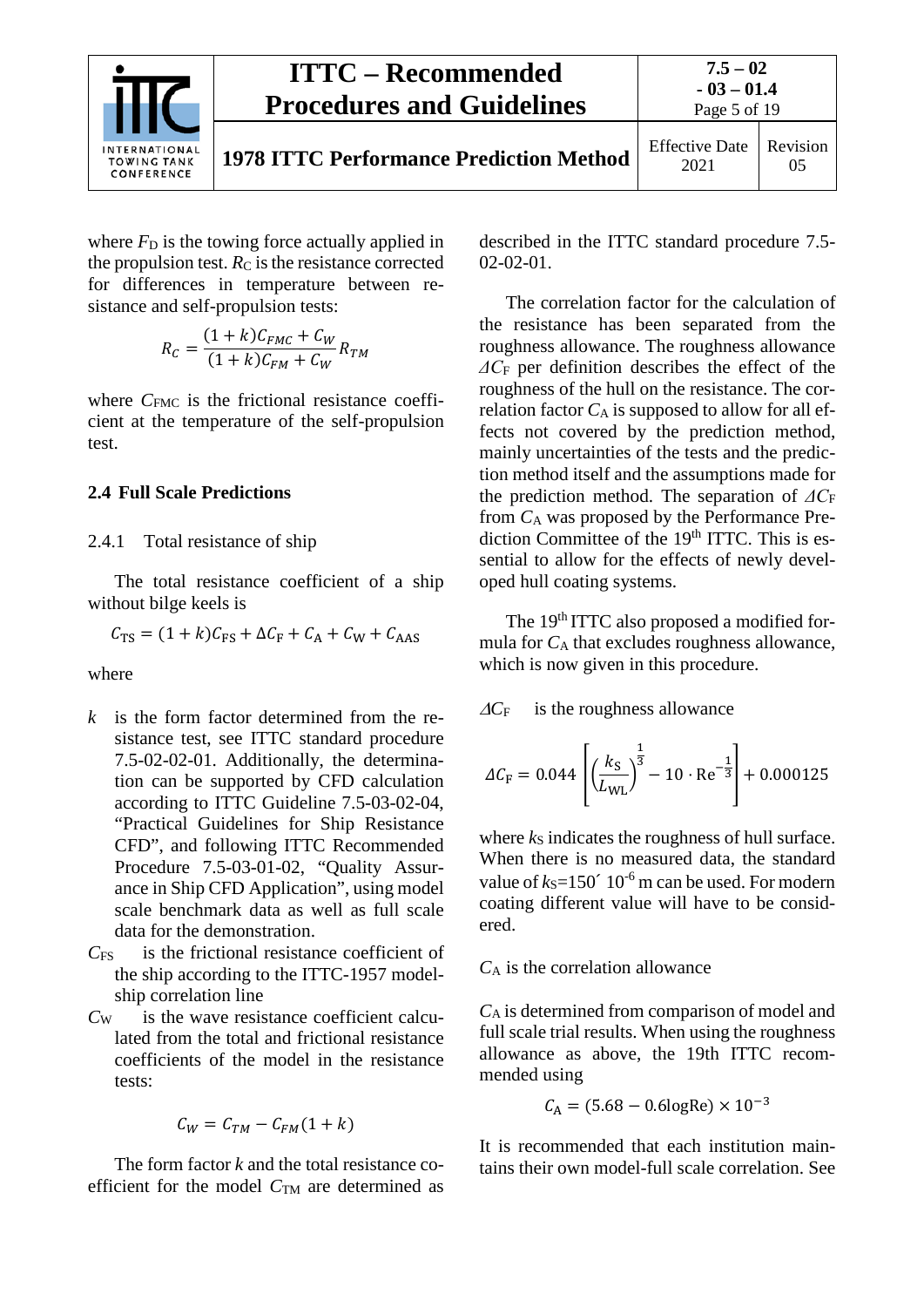

**7.5 – 02 - 03 – 01.4** Page 6 of 19

section 2.4.4 for a further discussion on correlation.

*C*AAS is the air resistance coefficient in full scale

$$
C_{\text{AAS}} = C_{DA} \frac{\rho_{\text{A}} \cdot A_{\text{VS}}}{\rho_{\text{S}} \cdot S_{\text{S}}}
$$

where,  $A_{VS}$  is the projected area of the ship above the water line to the transverse plane, S<sub>S</sub> is the wetted surface area of the ship,  $\rho_A$  is the air density, and *CD*<sup>A</sup> is the air drag coefficient of the ship above the water line.  $C_{DA}$  can be determined by wind tunnel model tests or calculations. Values of *CD*<sup>A</sup> are typically in the range 0.5-1.0, where 0.8 can be used as a default value.

If the ship is fitted with bilge keels of modest size, the total resistance is estimated as follows:

$$
C_{TS} = \frac{S_S + S_{BK}}{S_S} [(1 + k)C_{FS} + \Delta C_F + C_A] +
$$
  
+ $C_R + C_{AAS}$   

$$
C_{TS}
$$
  

$$
= \frac{S_S + S_{WBK}}{S_S} [(1 + k)C_{FS} + \Delta C_F + C_A] + C_R
$$
  
+ $C_{AAS}$ 

where  $S_{WBK}$  is the wetted surface area of the bilge keels.

When the model appendage resistance is separated from the total model resistance, as described as an option in the ITTC Standard Procedure 7.5-02-02-01, the full scale appendage resistance needs to be added, and the formula for total resistance (with bilge keels) becomes:

$$
C_{TS}
$$
  
= 
$$
\frac{S_S + S_{BK}}{S_S} [(1 + k)C_{FS} + \Delta C_F + C_A] + C_W
$$
  
+ 
$$
C_{AAS} + C_{APPS}
$$

$$
C_{TS}
$$
  
= 
$$
\frac{S_S + S_{WBK}}{S_S} [(1 + k)C_{FS} + \Delta C_F + C_A] + C_W
$$
  
+ 
$$
C_{AAS} + C_{APPS}
$$

There is not only one recommended method of scaling appendage resistance to full scale. The following alternative methods are well established:

1) Scaling using a fixed fraction:

$$
C_{\rm APPS} = (1 - \beta) C_{\rm APPM}
$$

where  $(1-\beta)$  is a constant in the range 0.6-1.0.

2) Calculating the drag of each appendage separately, using local Reynolds number and form factor.

$$
C_{APPS} = \sum (1 - w_i)^2 (1 + k_i) C_{FSi} \frac{S_i}{S_S}
$$

$$
Re = \frac{V \left(\frac{S_{APP}}{2}\right)^{\frac{1}{2}}}{v} \quad or \quad Re = \frac{VL}{v}
$$

where index *i* refers to the number of the individual appendices.  $w_i$  is the wake fraction at the position of appendage i.  $k_i$  is the form factor of appendage  $i$ .  $C_{FSi}$  is the frictional resistance coefficient of appendage  $i$ , and  $S_i$  is the wetted surface area of appendage *i*. Note that the method is not scaling the model appendage drag, but calculating the full scale appendage drag. The model appendage drag, if known from model tests, can be used for the determination of e.g. the wake fractions *wi*. Values of the form factor *ki* can be found from published data for generic shapes, see for instance Hoerner (1965) or Kirkman and Klöetsli (1980). L is the characteristic length of appendage.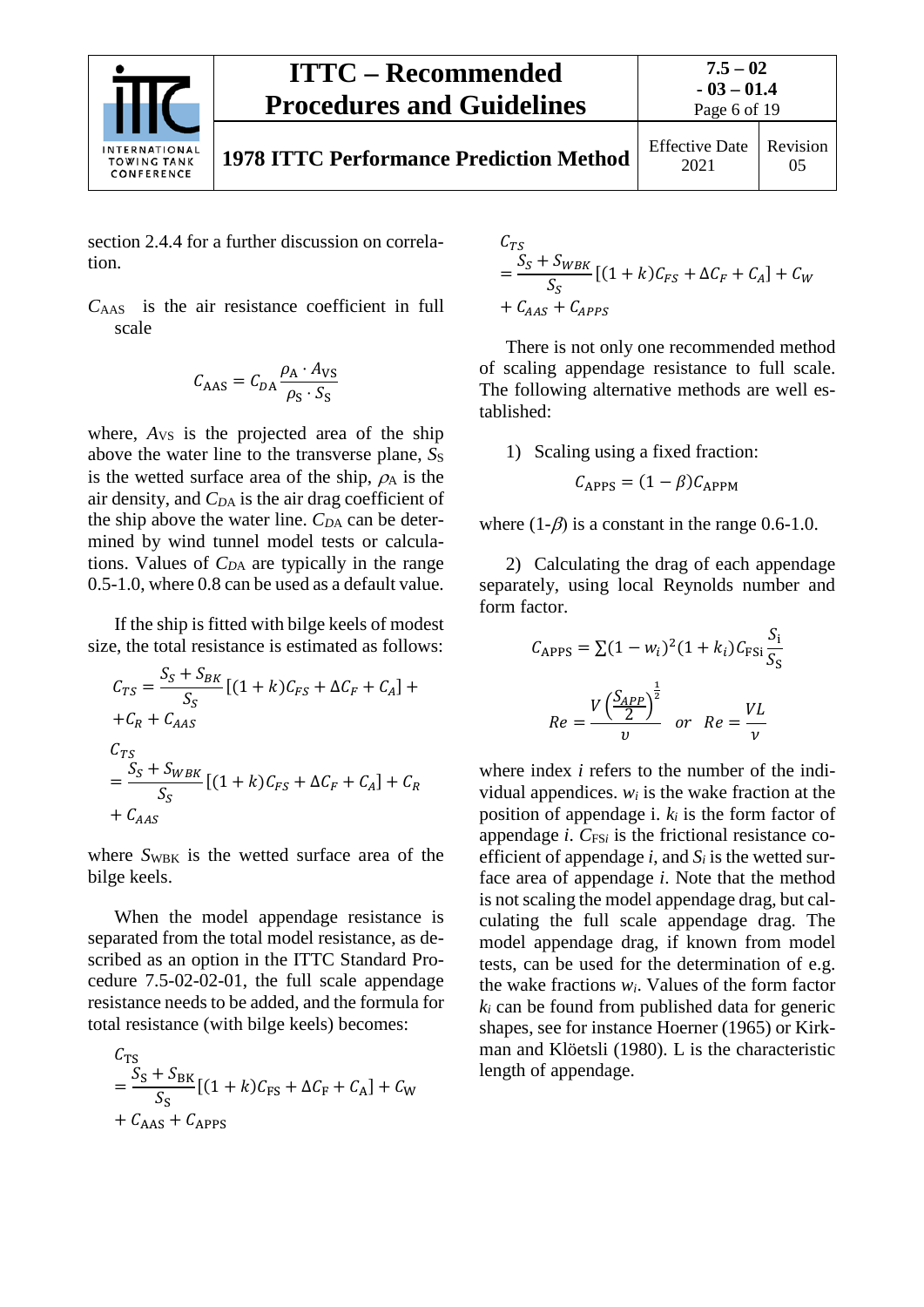| <b>INTERNATIONAL</b><br><b>TOWING TANK</b><br>CONFERENCE | <b>ITTC – Recommended</b><br><b>Procedures and Guidelines</b> | $7.5 - 02$<br>$-03 - 01.4$<br>Page 7 of 19 |          |
|----------------------------------------------------------|---------------------------------------------------------------|--------------------------------------------|----------|
|                                                          | <b>1978 ITTC Performance Prediction Method</b>                | <b>Effective Date</b><br>2021              | Revision |



Figure 1 Flow chart of full scale predictions

where

### <span id="page-6-0"></span>2.4.2 Scale effect corrections for propeller characteristics

The characteristics of the full-scale propeller are calculated from the model characteristics as follows:

$$
K_{TS} = K_{TM} - \Delta K_T
$$
  

$$
K_{QS} = K_{QM} - \Delta K_Q
$$

$$
\Delta K_T = -\Delta C_D \cdot 0.3 \cdot \frac{P}{D} \cdot \frac{c \cdot Z}{D}
$$

$$
\Delta K_Q = \Delta C_D \cdot 0.25 \cdot \frac{c \cdot Z}{D}
$$

The difference in drag coefficient ∆*CD* is

$$
\Delta C_D = C_{DM} - C_{DS}
$$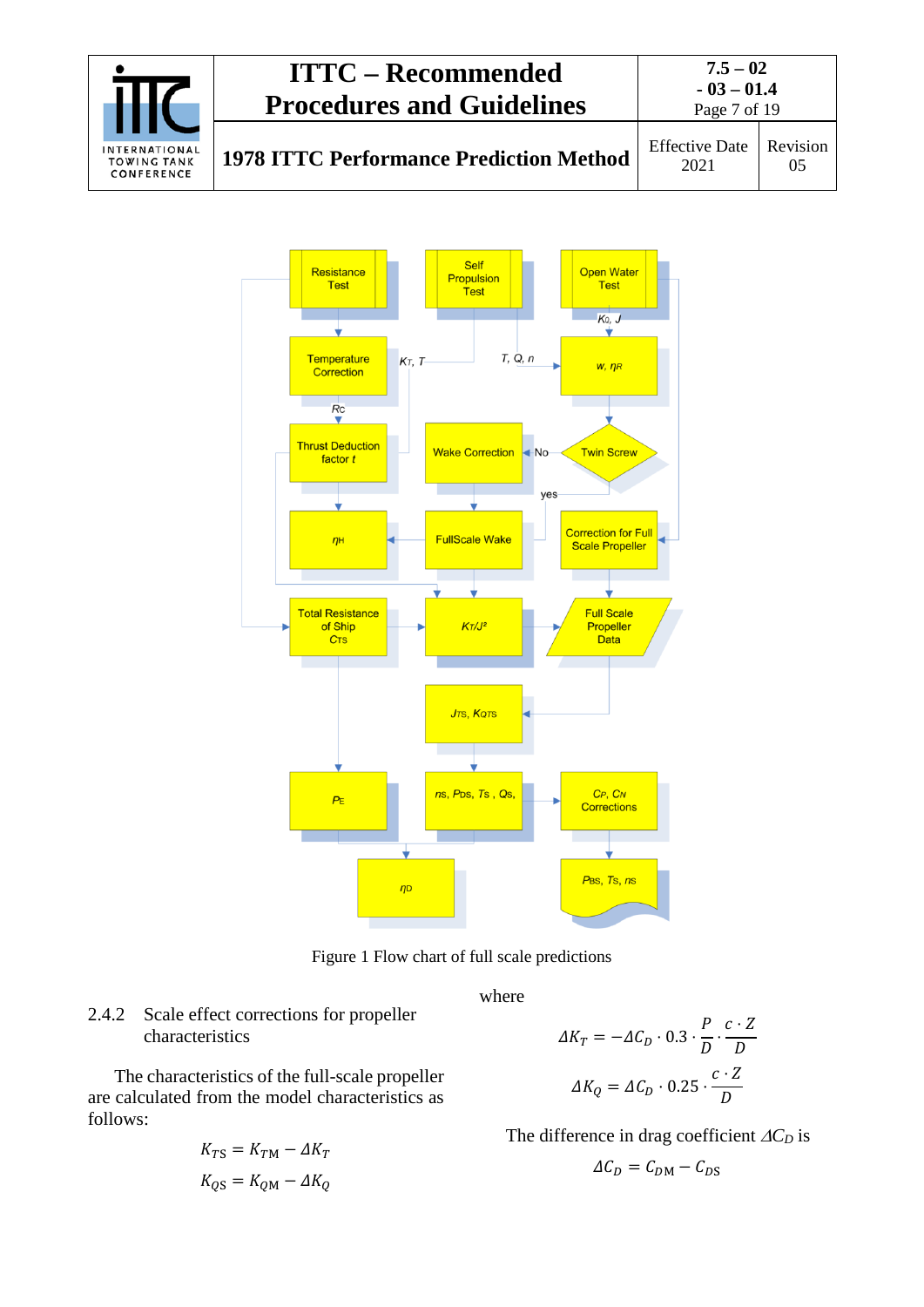

**1978 ITTC Performance Prediction Method** Effective Date

where

$$
C_{DM} = 2\left(1 + 2\frac{t}{c}\right) \left[ \frac{0.044}{(Re_{0.7})^{\frac{1}{6}}} - \frac{5}{(Re_{c0})^{\frac{2}{3}}} \right]
$$

and

 $W_{\text{mc}}$ 

$$
C_{DS} = 2\left(1 + 2\frac{t}{c}\right)\left(1.89 + 1.62 \cdot \log\frac{c}{k_{P}}\right)^{-2.5}
$$

In the formulae listed above *c* is the chord length, *t* is the maximum thickness, *P/D* is the pitch ratio and  $Re_{0.7}$  is the local Reynolds number with Kempf's definition at the open-water test. They are defined for the representative blade section, such as at  $r/R = 0.7$ .  $k_P$  denotes the blade roughness, the standard value of which is set  $k_P$ =30<sup> $\degree$ </sup> 10<sup>-6</sup> m.  $Re_{0.7}$  must not be lower than  $2' 10^5$ .

#### <span id="page-7-0"></span>2.4.3 Full scale wake and operating condition of propeller

The full-scale wake is calculated by the following formula using the model wake fraction  $w_{\text{TM}}$ , and the thrust deduction fraction *t* obtained as the analysed results of self-propulsion test:

$$
= (t + w_{R}) + (w_{TM} - t - w_{R}) \frac{(1 + k)C_{FS} + \Delta C_{F}}{(1 + k)C_{FM}}
$$

where  $w_R$  stands for the effect of rudder on the wake fraction. If there is no estimate for  $w_R$ , the standard value of 0.04 can be used.

If the estimated  $w_{TS}$  is greater than  $w_{TN}$ ,  $w_{TS}$ should be set as *wT*M.

The wake scale effect of twin screw ships with open sterns is usually small, and for such ships it is common to assume  $w_{TS} = w_{TM}$ .

For twin skeg-like stern shapes a wake correction is recommended. A correction like the one used for single screw ships may be used.

The load of the full-scale propeller is obtained from

$$
\frac{K_T}{J^2} = \frac{1}{N_P} \cdot \frac{S_S}{2D_S^2} \cdot \frac{C_{TS}}{(1-t) \cdot (1 - w_{TS})^2}
$$

where  $N_P$  is the number of propellers.

With this  $K_T / J^2$  as input value the full scale advance coefficient  $J_{T\text{S}}$  and the torque coefficient *KQ*TS are read off from the full scale propeller characteristics and the following quantities are calculated.

the rate of revolutions:

$$
n_{\rm S} = \frac{(1 - w_{\rm TS}) \cdot V_{\rm S}}{I_{\rm TS} \cdot D_{\rm S}} \tag{r/s}
$$

the delivered power of each propeller:

$$
P_{\rm DS} = 2\pi \rho_{\rm S} D_{\rm S}^5 n_{\rm S}^3 \frac{k_{\rm QTS}}{\eta_{\rm R}} \cdot 10^{-3} \tag{kW}
$$

the thrust of each propeller:

$$
T_{\rm S} = \left(\frac{K_T}{J^2}\right) \cdot J_{TS}^2 \rho_{\rm S} D_{\rm S}^4 n_{\rm S}^2 \tag{N}
$$

the torque of each propeller:

$$
Q_{\rm S} = \frac{\kappa_{\rm QTS}}{\eta_{\rm R}} \cdot \rho_{\rm S} D_{\rm S}^5 n_{\rm S}^2 \tag{Nm}
$$

the effective power:

$$
P_{\rm E} = C_{\rm TS} \cdot \frac{1}{2} \rho_{\rm S} V_{\rm S}^3 S_{\rm S} \cdot 10^{-3} \tag{kW}
$$

the quasi propulsive efficiency:

$$
\eta_D = \frac{P_E}{N_P \cdot P_{DS}}
$$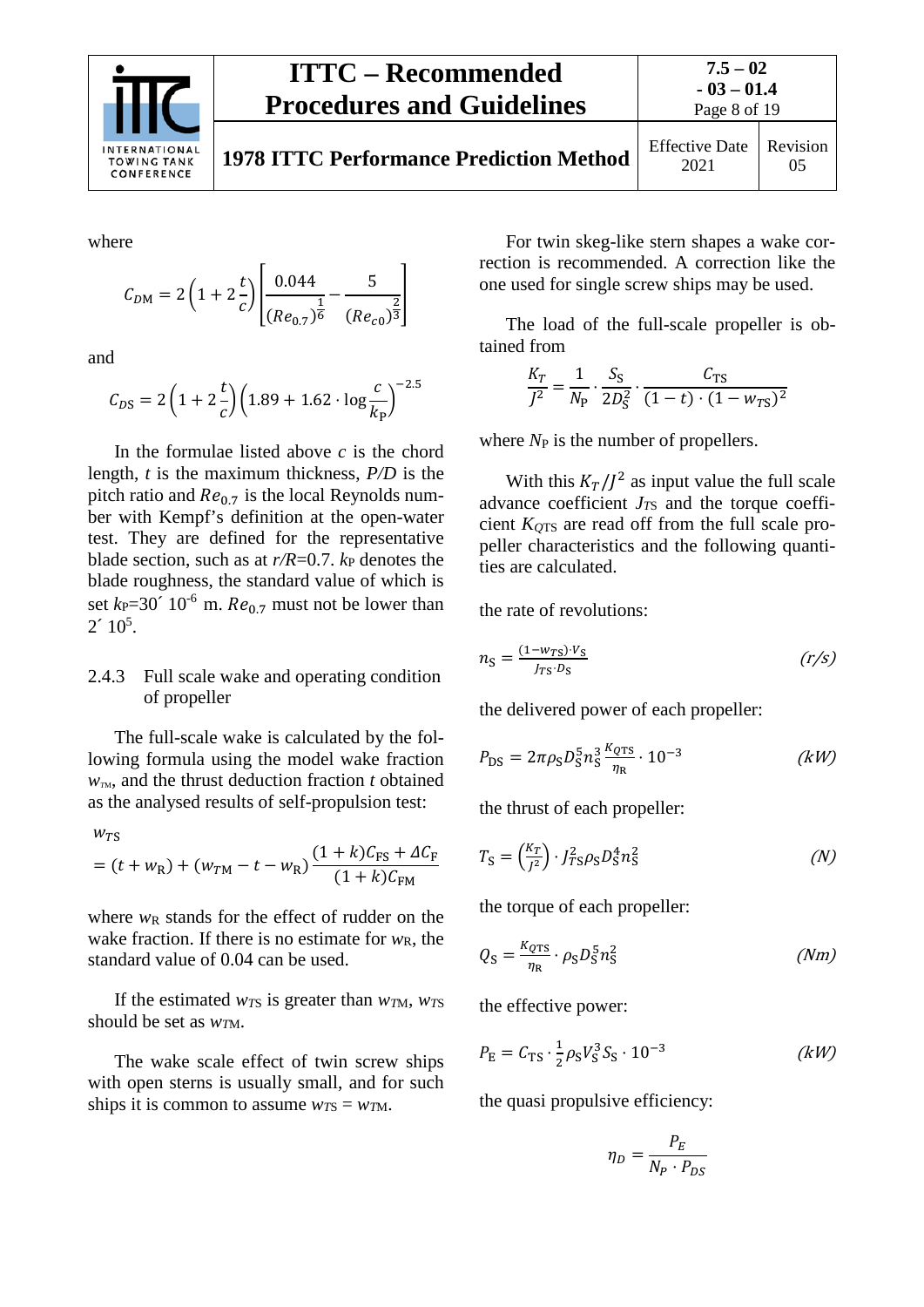

the hull efficiency:

$$
\eta_{\rm H} = \frac{1 - t}{1 - w_{TS}}
$$

<span id="page-8-0"></span>2.4.4 Model ship correlation factor

The model-ship correlation factor should be based on systematic comparison between full scale trial results and predictions from model scale tests. Thus, it is a correction for any systematic errors in model test and powering prediction procedures, including any facility bias.

In the following, several different alternative concepts of correlation factors are presented as suggestions. It is left to each member organisations to derive their own values of the correlation factor(s), taking into account also the actual value used for *C*A.

(1) Prediction of full scale rates of revolutions and delivered power by use of the  $C_P - C_N$ correction factors

Using  $C_P$  and  $C_N$  the finally predicted trial data will be calculated from

$$
n_{\rm T} = C_N \cdot n_{\rm S} \tag{r/s}
$$

for the rates of revolutions and

 $P_{\text{DT}} = C_P \cdot P_{\text{DS}}$  (kW)

for the delivered power.

(2) Prediction of full scale rates of revolutions and delivered power by use of <u>∆C<sub>FC</sub> - ∆w</u>c corrections

In such a case the finally trial predicted trial data are calculated as follows:

$$
\frac{K_T}{J^2} = \frac{1}{N_P} \cdot \frac{S_S}{2D_S^2} \cdot \frac{C_{TS} + \Delta C_{FC}}{(1 - t) \cdot (1 - w_{TS} + \Delta w_C)^2}
$$

With this  $K_T/J^2$  as input value,  $J_{TS}$  and  $K_{OTS}$ are read off from the full scale propeller characteristics and the following is calculated:

$$
n_{\rm T} = \frac{(1 - w_{\rm TS} + \Delta w_{\rm C}) \cdot V_{\rm S}}{J_{\rm TS} \cdot D_{\rm S}} \tag{r/s}
$$

$$
P_{\rm DT} = 2\pi \rho_{\rm S} D_{\rm S}^5 n_{\rm T}^3 \frac{k_{\rm QTS}}{\eta_{\rm R}} \cdot 10^{-3} \tag{kW}
$$

(3) Prediction of full scale rates of revolutions and delivered power by use of a  $C_{\rm NP}$  correction

For prediction with emphasis on stator fins and rudder effects, it is sometimes recommended to use power identity for the prediction of full scale rates of revolution.

At the point of  $K_T$ -(*J*)-Identity the condition is reached where the ratio between the propeller induced velocity and the entrance velocity is the same for the model and the full scale ship. Ignoring the small scale effect  $\Delta K_T$  on the thrust coefficient  $K_T$  it follows that J-identity correspond to  $K_T$ - and  $C_T$ -identity. As a consequence it follows that for this condition the axial flow field in the vicinity of the propeller is on average correctly simulated in the model experiment. Also the axial flow of the propeller slip stream is on average correctly simulated. Due to the scale effects on the propeller blade friction, which affect primarily the torque, the point of *KQ*-identity (power identity) represents a slightly less heavily loaded propeller than at *J*-,  $K_T$ - and  $C_T$ -identity. At the power identity the average rotation in the slipstream corresponds to that of the actual ship and this condition is regarded as important if tests on stator fins and/or rudders are to be done correctly.

In this case, the shaft rate of revolutions is predicted on the basis of power identity as follows:

$$
\left(\frac{K_Q}{J^3}\right)_{\rm T} = \frac{1000 \cdot C_P \cdot P_{\rm DS}}{2\pi \rho_{\rm S} D_{\rm S}^2 V_{\rm S}^3 (1-w_{\rm TS})^3}
$$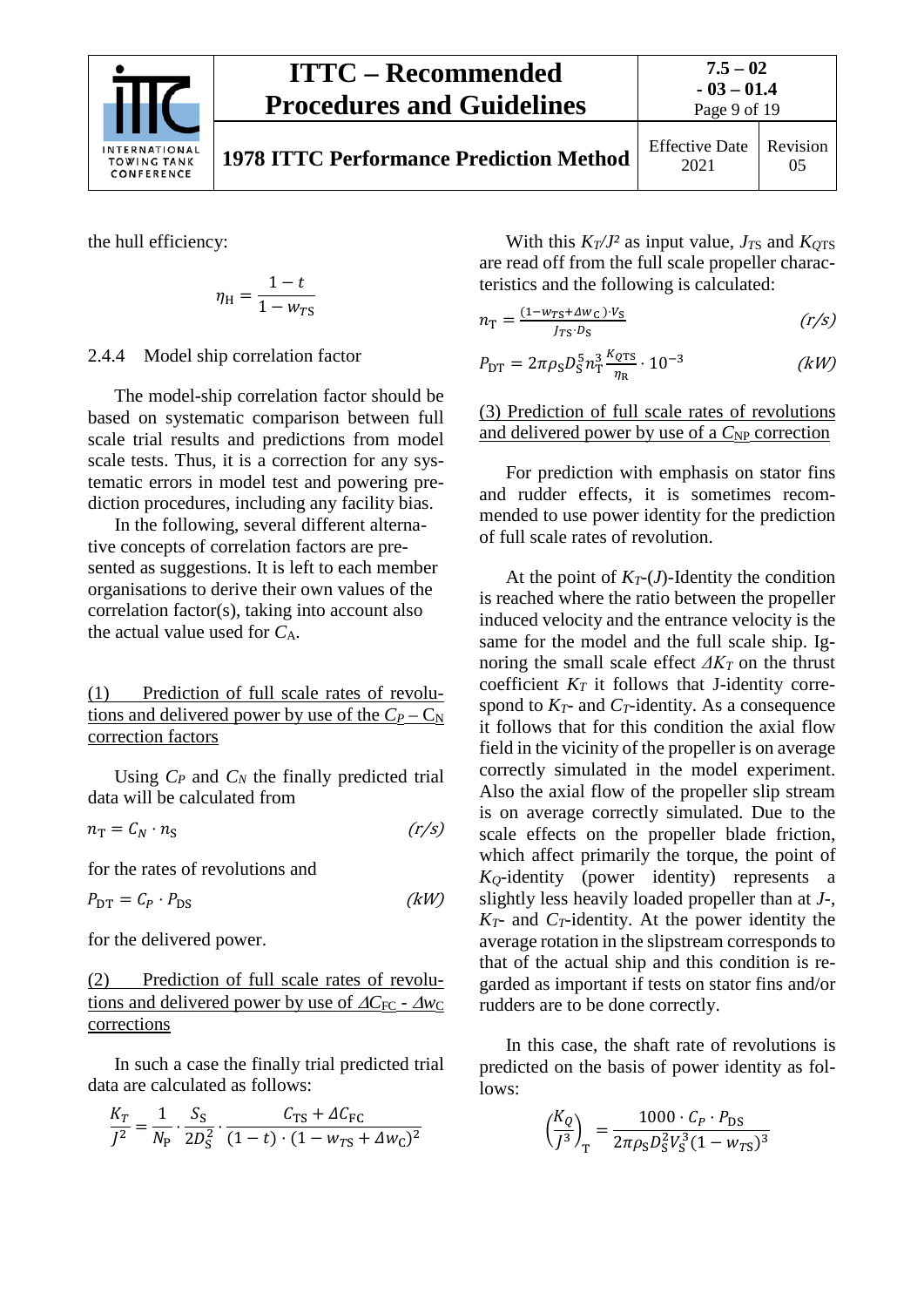

**7.5 – 02 - 03 – 01.4**

**1978 ITTC Performance Prediction Method** Effective Data

Page 10 of 19 2021 Revision 05

$$
\frac{K_{Q0}}{J^3} = \left(\frac{K_Q}{J^3}\right)_{\text{T}} \cdot \eta_{\text{RM}}
$$

$$
n_{\text{S}} = \frac{(1 - w_{\text{TS}}) \cdot V_{\text{S}}}{J_{\text{TS}} \cdot D_{\text{S}}}
$$

$$
n_{\text{T}} = C_{\text{NP}} \cdot n_{\text{S}}
$$

#### <span id="page-9-1"></span><span id="page-9-0"></span>**2.5 Load Variation Test**

#### 2.5.1 Purpose of load variation test

Load variation test is conducted to find out the variation of performance such as the efficiency, speed of revolution, propeller torque and thrust according to the variation of load on ship resistance. The self-propulsion test is normally conducted in calm water however the actual ship operates in non-still sea. The load variation test therefore is necessary to be carried out in selfpropulsion condition to find out performance dependency on different loading conditions at same speed.

#### <span id="page-9-2"></span>2.5.2 Method of load variation test

A load variation test is carried out at the selected draught and at minimum one speed. This speed shall be one of the speeds tested in the normal self-propulsion test. The load variation test includes at least 4 self-propulsion test runs, each one at a different rate of revolution while keeping the speed constant. The rate of revolutions are to be selected such that

$$
\frac{\Delta R}{R_0} \approx [-0.1, 0, 0.1, 0.2] \tag{1}
$$

Where

$$
\Delta R = (F_D - F_X) \lambda^3 \frac{\rho_S}{\rho_M} \tag{2}
$$

 $R_0$  is full scale resistance without overload.r0

With reference to the resistance tests and in order to fulfil (1), the target tow force  $(F_x)$  can be calculated as follows:

$$
F_X = F_D - [-0.1, 0, 0.1, 0.2](R_{TM} - F_D)
$$
 (3)  

$$
F_X = F_D - [-0.1, 0, 0.1, 0.2](R_{TM} - F_{Dskin})
$$

It is noted that *FDskin* is skin friction correction force defined as  $F<sub>D</sub>$  in ITTC Recommended Procedure 7.5-02-03-01.1.

The "added resistance" in the load variation test has to be accounted for in the post processing. The measured data is processed according to ITTC Recommended Procedure 7.5–02– 03–01.4 (1978 ITTC Performance Prediction Method), from section 2.4.3 and onwards, prepared for the standard self-propulsion test at tow force  $F_D$  with one modification. That  $C_{TS}$  is replaced by *CTAdd*

with

$$
C_{\text{TAdd}} = C_{\text{TS}} + \frac{\Delta R}{1/2 \rho_{\text{S}} V_{\text{S}}^2 S_{\text{S}}}
$$
(4)

#### <span id="page-9-3"></span>2.5.3 Dependency of propulsion efficiency with resistance increase

The fraction between the propulsion efficiency considering the load variation effect *η<sup>D</sup>* and that in ideal condition *ηD0* is plotted against the fraction between the resistance increase *ΔR* and resistance in ideal condition *R0*. Figure 3 shows an example. The variable *ξ<sup>P</sup>* is the slope of the linear curve ideally going through  $\{0, 1\}$ and fitted to the data points with least square method.

$$
\frac{\eta_D}{\eta_{D0}} = \xi_P \frac{\Delta R}{R_0} + 1\tag{5}
$$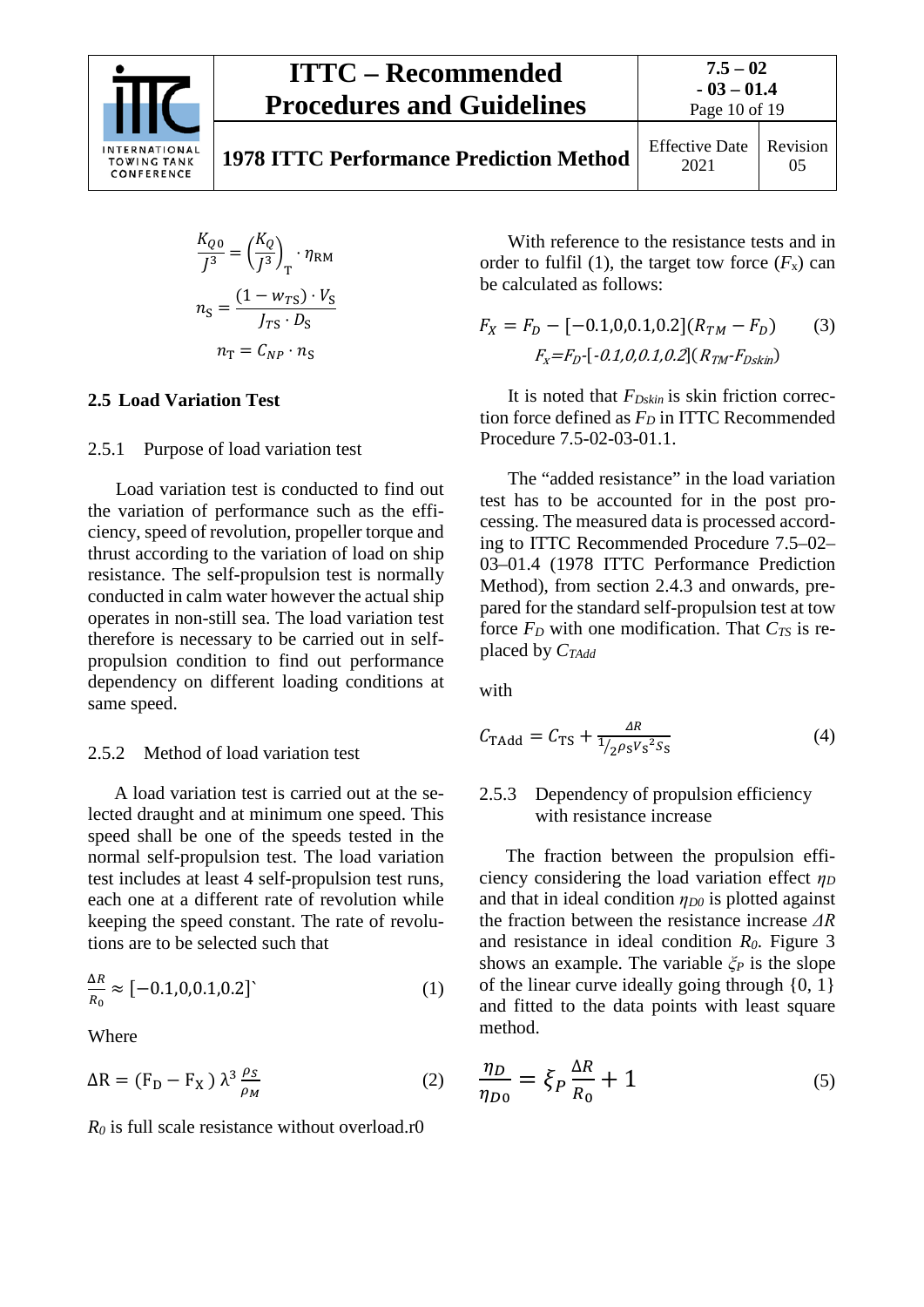

 $\left| \right|$ 

#### <span id="page-10-0"></span>2.5.4 Dependency of shaft rate with power increase

Similarly, the effect on shaft rate *Δn/n* (the fraction between the deviation of shaft rate due to load variation effect *Δn* and the shaft rate in ideal condition n) is plotted against *ΔP/PD0* (the fraction between power increase *ΔP* and the power in ideal condition *PD0*). The variable *ξ<sup>N</sup>* is the slope of the linear curve ideally going through {0, 0} and fitted to the data points with least square method. Figure3 gives an example.

$$
\frac{\Delta n}{n} = \xi_N \frac{\Delta P_D}{P_{D0}}\tag{6}
$$

#### <span id="page-10-1"></span>2.5.5 Dependency of shaft rate with speed change

The dependency of shaft rate with speed is derived through the following steps:

The shaft rate n in ideal condition is plotted against the resistance *R0+ΔR (ΔR=0)* for a number of speeds in the same graph (in Figure 5). The shaft rate n considering the load variation effect is plotted against the resistance *R0+ΔR* (*ΔR≠0)* for the speed closest to the predicted EEDI (Dashed line in Figure 5). In addition, the linear curve going through  ${R_0, n}$  and fitted to the data points  ${R_0} + \Delta R$ , *n* is obtained with least square method. Lines going through the point {*R0, n*} for each speed and parallel to the linear curve obtained above are plotted. A vertical line going through the resistance in ideal condition for the speed closest to the predicted EEDI speed is plotted in the graph (in Figure 5) From the intersections of lines (square  $\Box$ ), the shaft rate for the corresponding speed of the each line can be obtained.

For each of the intersection points, compute *ΔV/V<sup>S</sup>* relative to the speeds which is closest to

the predicted EEDI speed. For each of the intersection points, compute *Δn/n* relative to the nvalues which is closest to the predicted EEDI speed. These points in a *Δn/n* over *ΔV/V<sup>S</sup>* graph (Figure 6) are plotted. This gives the rpm dependency of speed. The slope of the *Δn/n* - *ΔV/V <sup>S</sup>* curve fitted with least square method is *ξ<sup>v</sup>* (Figure 6).

$$
\frac{\Delta n}{n} = \xi_V \frac{\Delta V}{V_S}
$$
 (7)



 $F_r$ : External Tow Force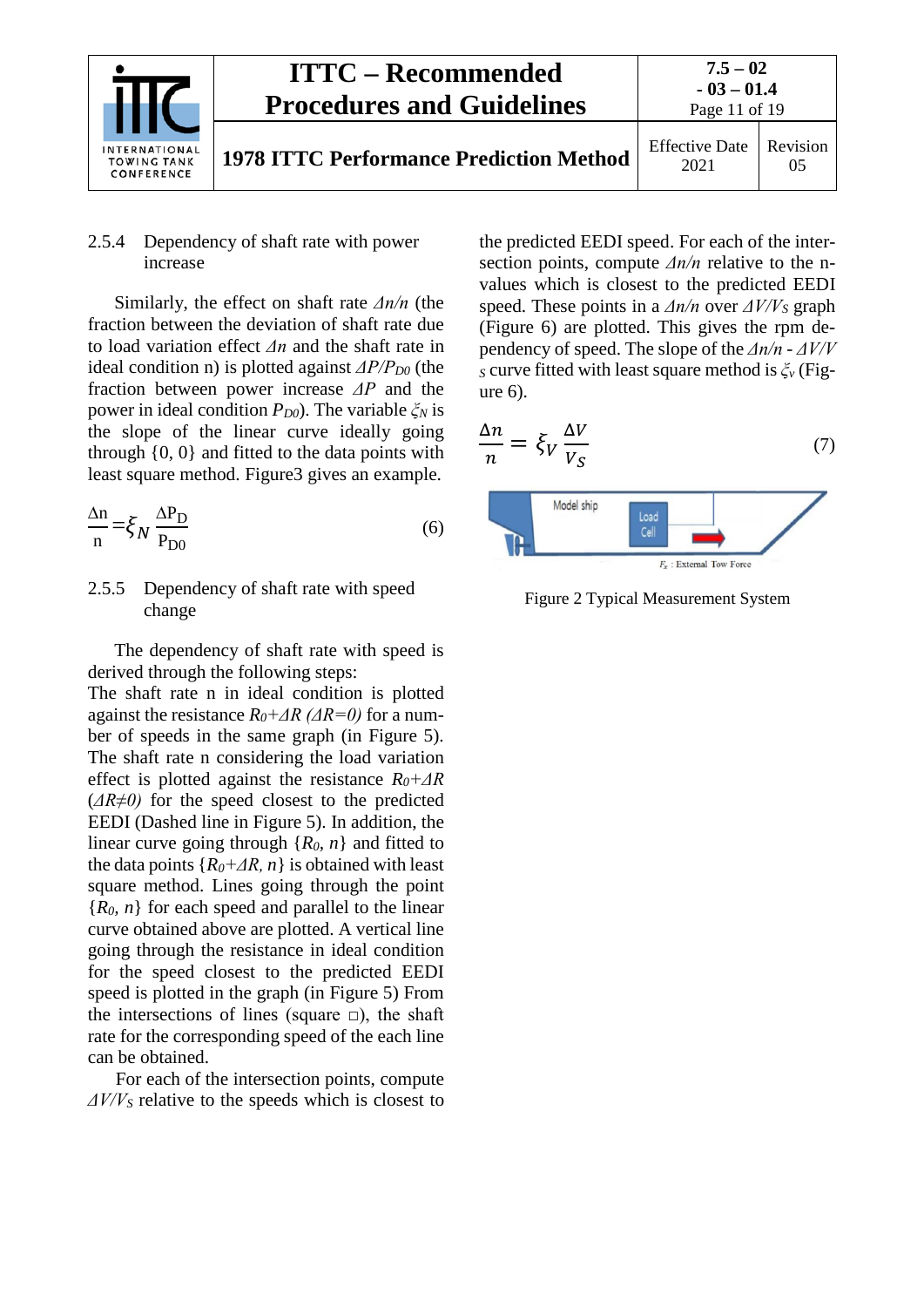



Figure 3 Relation between propeller efficiency and resistance increase



Figure 4 Relation between propeller rate and power increase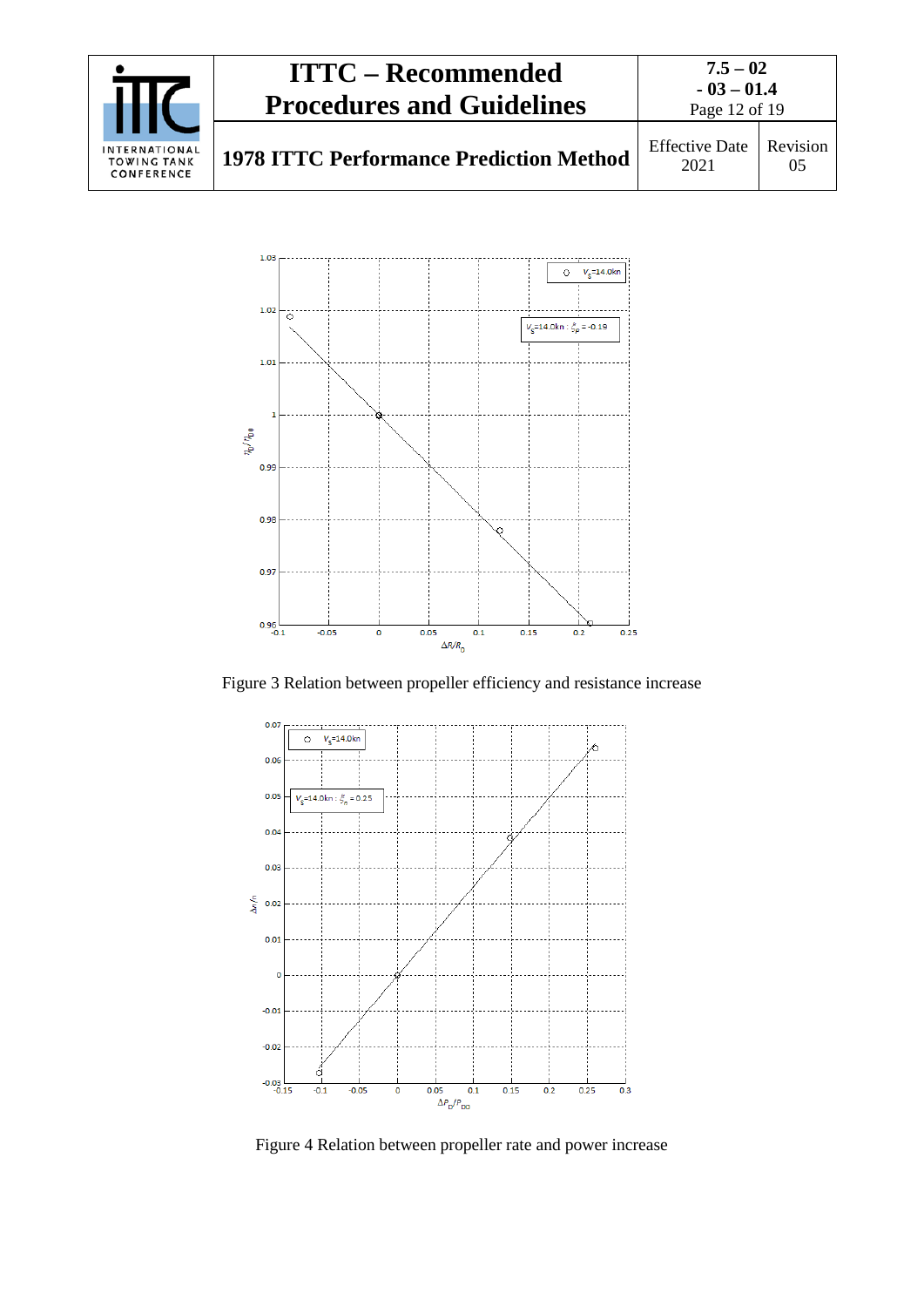



Figure 5 Relation between propeller rate and speed change



Figure 6 Relation between propeller rate and speed change, second step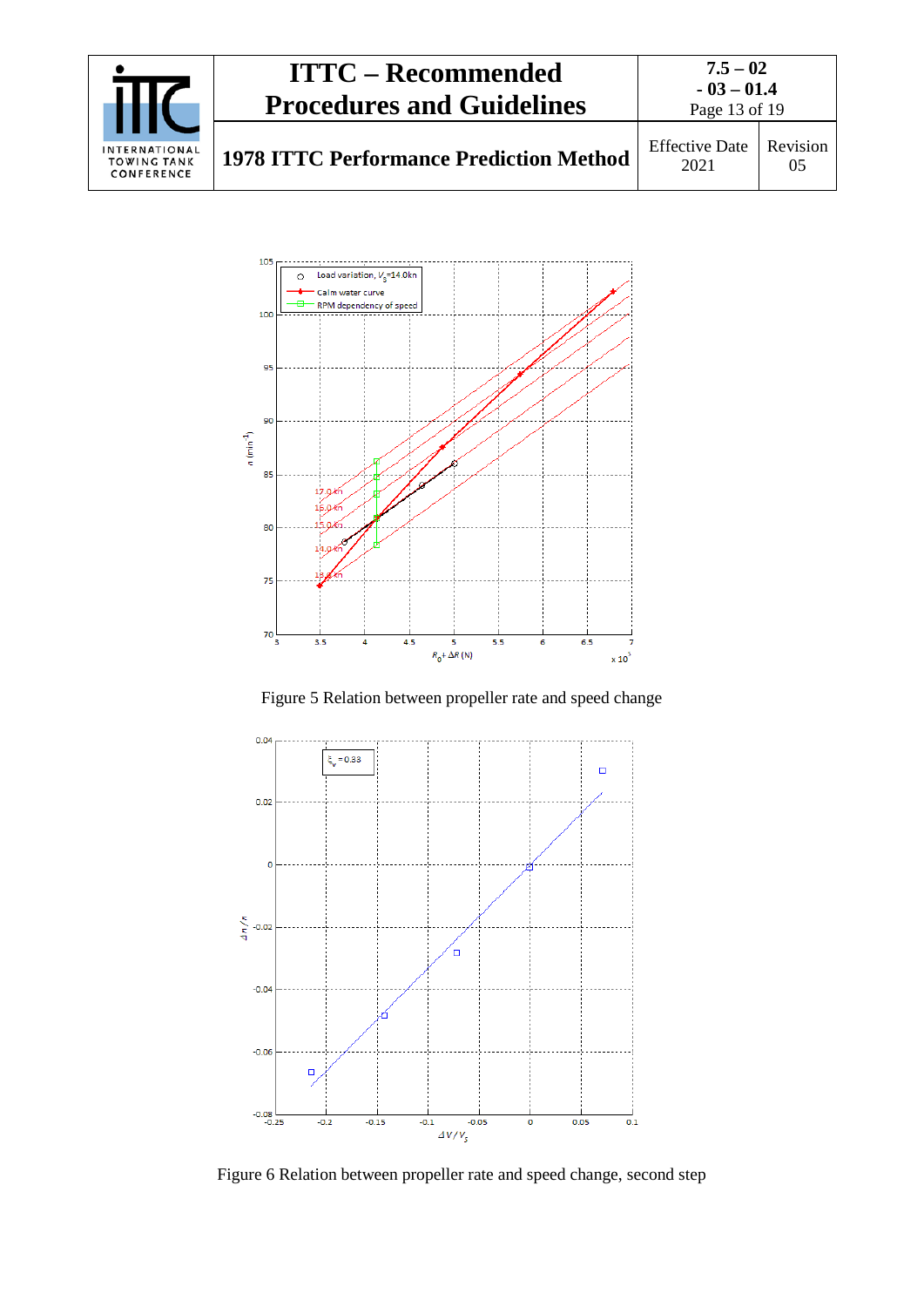

**7.5 – 02 - 03 – 01.4** Page 14 of 19

**1978 ITTC Performance Prediction Method** Effective Date

2021 Revision 05

### <span id="page-13-0"></span>**2.6 Documentation**

The results from the test should be collated in a report which should contain at least the following information:

Model Hull Specification:

- o Identification (model number or similar)
- o Draughts and Displacement volume
- o Turbulence stimulation method
- o Model scale
- o Model material
- Main dimensions and hydrostatics (see ITTC Recommended Procedure 7.5-01-01-01 Hull Model).

Model Propeller Specification

- o Identification (model number or similar)
- o Model Scale
- o Main dimensions and particulars (see ITTC Recommended Procedure 7.5-01- 01-01 Propeller/Propulsion unit model)
- o Model material

Particulars of the towing tank, including length, breadth and water depth

### Test date

Parametric data for the test:

- o Water temperature in towing tank
- o Water density in towing tank
- o Kinematic viscosity of the water
- o Form factor (even if  $(1+k) = 1.0$  is applicable, this should be stated)
- o Roughness of hull and propeller
- o Water temperature of full-scale
- o Water density of full-scale
- For each speed the following data should be given as a minimum:
	- o External tow force
	- o Sinkage fore and aft, or sinkage and trim
	- o Propeller thrust, torque and rate of revolutions.
	- $\circ$  Correlation allowance  $C_A$
	- o Propulsive efficiency
	- o Hull efficiency
- o Relative rotative efficiency<br>
o Taylor wake fraction
- Taylor wake fraction
- o Thrust deduction factor
- $\circ$  Trial prediction with  $C_P$ ,  $C_N$
- o Ship service prediction(ship speed, rate of revolution, delivered power, Sea Margin)
- o Overload factors( $\xi_N$ ,  $\xi_P$ ,  $\xi_V$ ), only used for attaining EEDI speed

### <span id="page-13-2"></span><span id="page-13-1"></span>**3. VALIDATION**

### **3.1 Uncertainty Analysis**

Not yet available

### <span id="page-13-3"></span>**3.2 Comparison with Full Scale Results**

The data that led to 1978 ITTC performance prediction method can be found in the following ITTC proceedings:

- 1. Proposed Performance Prediction Factors for Single Screw Ocean Going Ships (13th 1972 pp.155-180) Empirical Power Prediction Factor  $(1+X)$
- 2. Propeller Dynamics Comparative Tests  $(13^{\text{th}} 1972 \text{ pp}.445-446)$
- 3. Comparative Calculations with the ITTC Trial Prediction Test Programme (14<sup>th</sup> 1975) Vol.3 pp.548-553)
- 4. Factors Affecting Model Ship Correlation  $(17<sup>th</sup> 1984$  Vol.1 pp274-291)

### <span id="page-13-4"></span>**4. REFERENCES**

- (1) Hoerner, S.F. (1965) "Fluid-Dynamic Drag". Published by the author.
- (2) Kirkman, K.L., Klöetsli, J.W. (1980) "Scaling Problems of model appendages", 19th American Towing Tank Conference, Ann Arbor, Michigan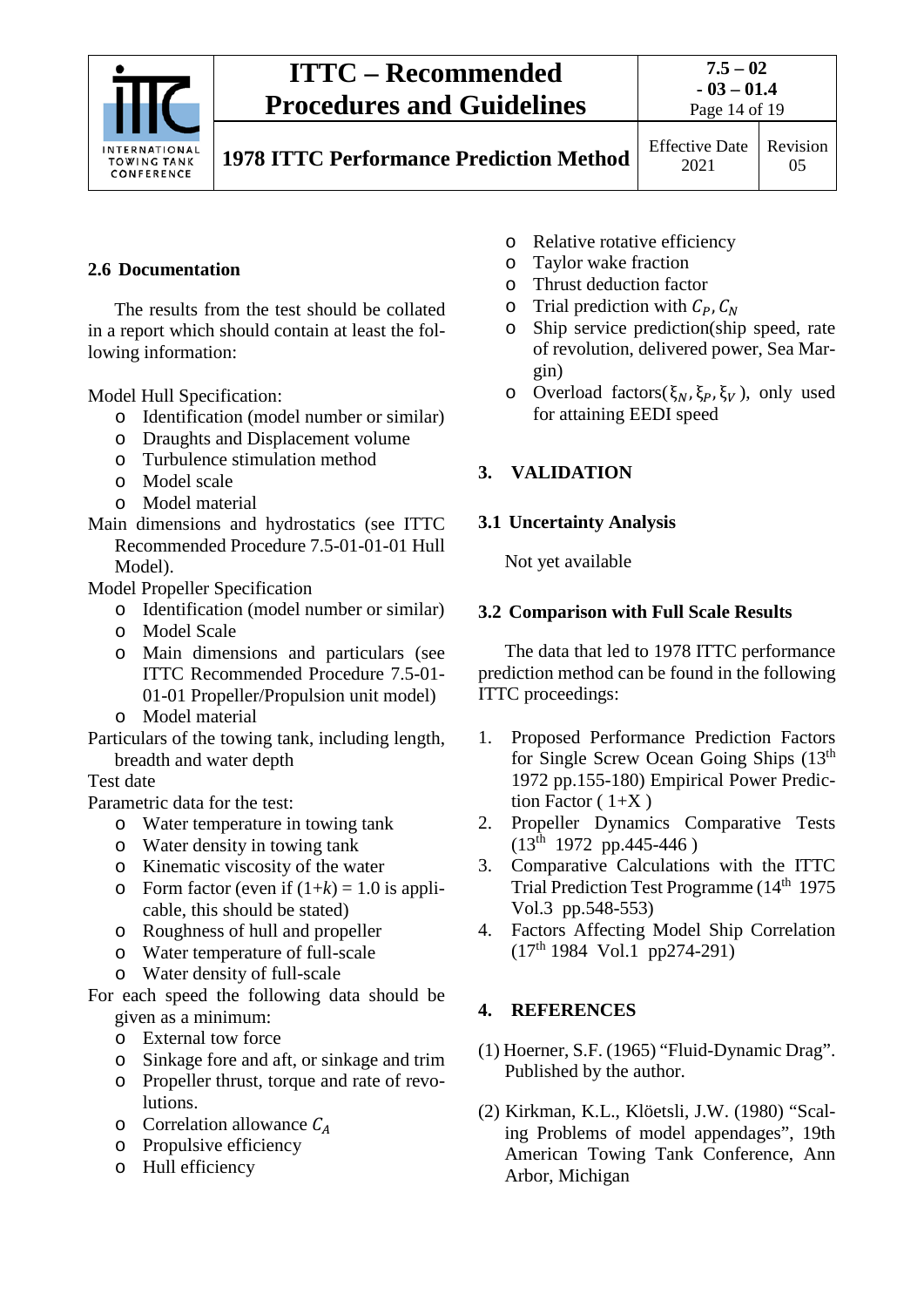|                                                   | <b>ITTC – Recommended</b><br><b>Procedures and Guidelines</b> | $7.5 - 02$<br>$-03 - 01.4$<br>Page 15 of 19 |                |  |
|---------------------------------------------------|---------------------------------------------------------------|---------------------------------------------|----------------|--|
| INTERNATIONAL<br><b>TOWING TANK</b><br>CONFERENCE | <b>1978 ITTC Performance Prediction Method</b>                | <b>Effective Date</b><br>2021               | Revision<br>05 |  |

(3) "Guideline on the determination of modelship correlation factors", 2017, Revision04

#### <span id="page-14-0"></span>**EXAMPLE OF ANALYSIS OF LOAD VARIATION TEST**

This appendix gives the details of a load variation test for the SSPA benchmark data used in the exemplified figures in section 2.5. The data is analysed using the ITTC 1978 performance prediction method version 0, as published in 1999, in the same way of the original report by Werner,S. (2018).

Table A1 shows principal particulars of the ship and propeller. Table A2 shows the open water characteristics in model and full scale. The resistance and self-propulsion test results in the load variation test are shown in Table A3. By assuming the form factor  $k = 0.240$ , the full-scale performance is calculated as shown in Table A4. The values in ideal condition are written with bold letters in the table.

Figure A1 shows the relation between propulsion efficiency and resistance increase from those in the ideal condition. The variable *ξ<sup>P</sup>* is determined to be -0.19, which is the slope of the linear curve going through {0,1} and fitted to the data points with least square method. Similarly, the relation between propeller rate and power increase is plotted in Figure A2. The variable *ξ<sup>N</sup>* is determined to be 0.25, which is the slope of the linear curve going through {0,0} and fitted to the data points with least square method.

The propeller rate  $n<sub>S</sub>$  is plotted against the resistance  $R_{TS}$  as circle marks in Figure A3. The linear curve is obtained with least square method. *nS* and *RTS* in Table A5 obtained in the normal propulsion test are plotted in the same figure. The lines going through the points  ${R_{TS}, n_S}$  for each speed are drawn with the same slope of the linear curve. The propeller rates corresponding to the resistance at the reference speed = 13.990 knots are intersected for each speed (square marks). Figure A4 shows the propeller rate and speed change at the reference speed. The variable *ξ<sup>V</sup>* is determined to be 0.32, which is the slope of the linear curve fitted to the data points with least square method.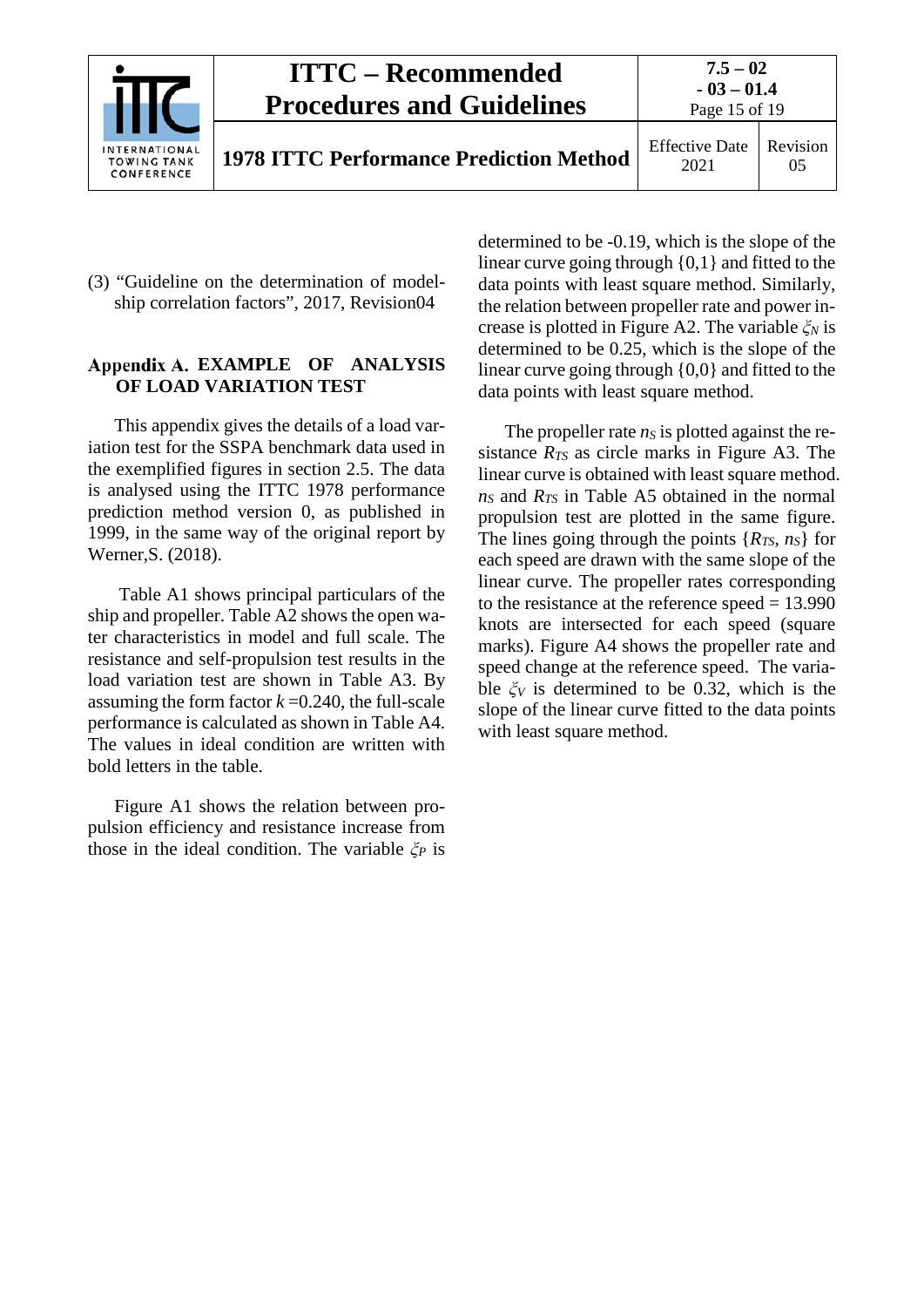



Figure A1 Relation between propulsion efficiency and resistance increase



Figure A2 Relation between propeller rate and power increase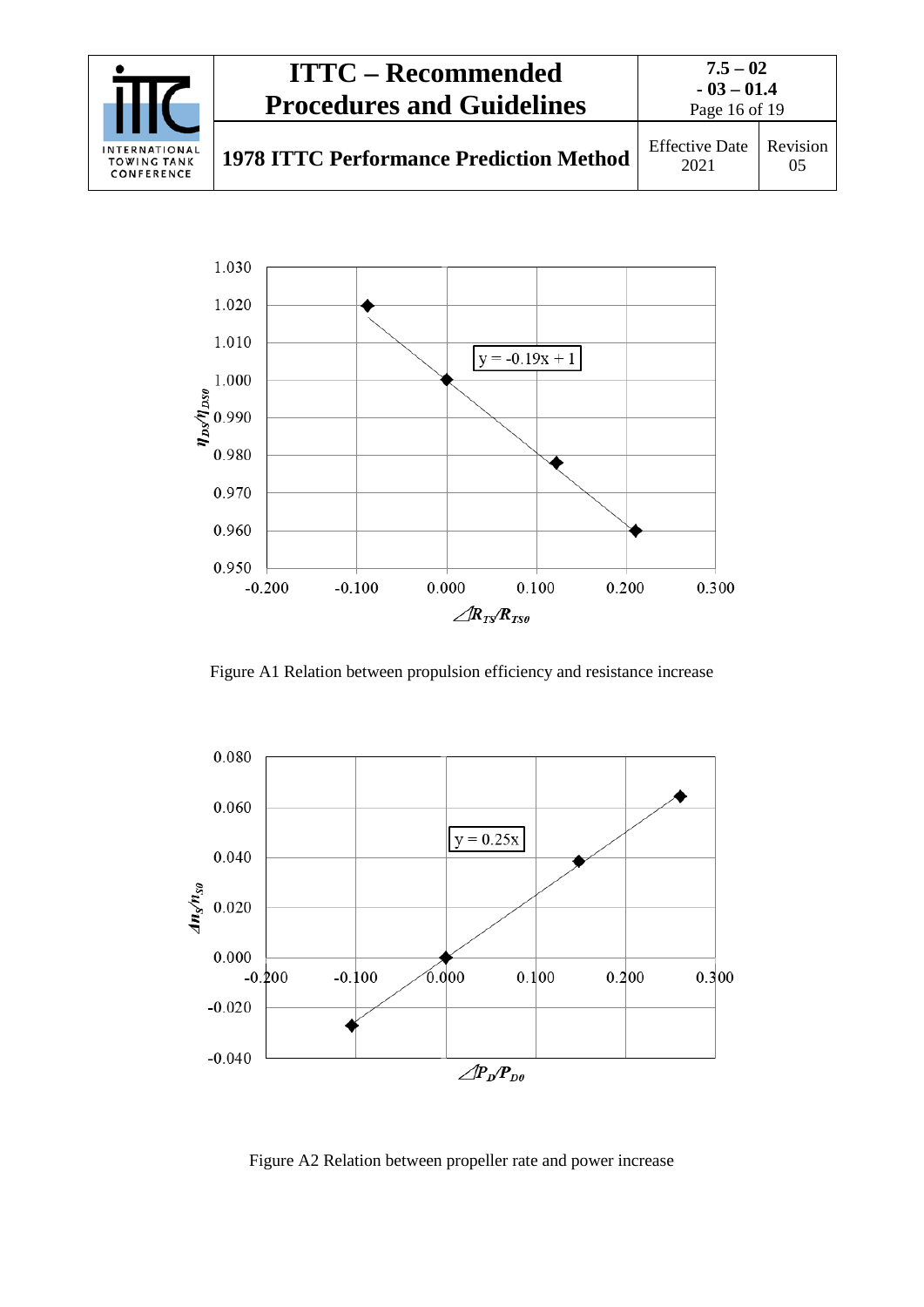



Figure A3 Relation between propeller rate and speed change



Figure A4 Relation between propeller rate and speed change, second step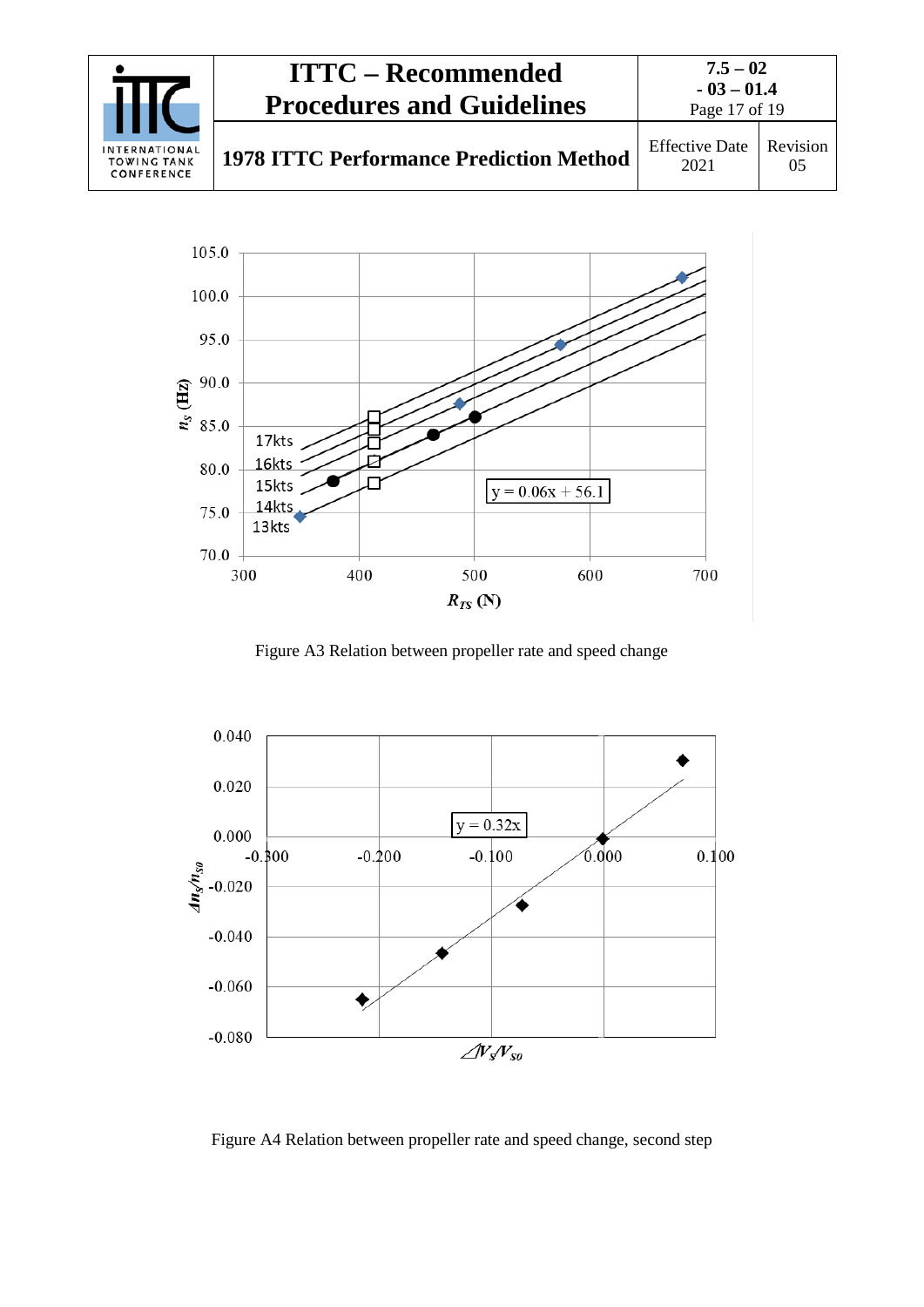

Table A1 Principal particulars of ship and propeller and water property

| (Ship)                           |       | (Propeller)                           |
|----------------------------------|-------|---------------------------------------|
| Scale                            | 26.25 | Z<br>$\overline{4}$                   |
| $L_{BP}$ [m]                     | 178   | 6.3<br>$D$ [m]                        |
| $L_{WL}$ [m]                     | 176   | 0.832<br>P/D                          |
| $T_F$ [m]                        | 6.3   | 1.727<br>$c_{0.75R}$ [m]              |
| $T_A$ [m]                        | 7     | 0.059<br>$t_{0.75R}$ [m]              |
| $B$ [m]                          | 27    | 30<br>$k_P$ [µm]                      |
| $S_{Hull}$ [m <sup>2</sup> ]     | 5770  |                                       |
| $S_{Rudder}$ [m <sup>2</sup> ]   | 60    | (Water properties)                    |
| $S_{bilge\,keel}$ [ $\rm{m}^2$ ] | 75    | $\rho_M$ [kg/m <sup>3</sup> ]<br>1000 |
| $Av$ [m <sup>2</sup> ]           | 625   | $\rho_S$ [kg/m <sup>3</sup> ]<br>1025 |
| $\nabla$ [m <sup>3</sup> ]       | 24900 | $v_M$ [m <sup>2</sup> /s]<br>1.139    |
| $k_s$ [µm]                       | 150   | $v_S$ [m <sup>2</sup> /s]<br>1.188    |

| (Propeller)     |       |  |  |  |
|-----------------|-------|--|--|--|
| Ζ               |       |  |  |  |
| $D$ [m]         | 6.3   |  |  |  |
| P/D             | 0.832 |  |  |  |
| $c_{0.75R}$ [m] | 1.727 |  |  |  |
| $t_{0.75R}$ [m] | 0.059 |  |  |  |
| $k_P$ [µm]      | 30    |  |  |  |

| (Water properties) |  |
|--------------------|--|
|--------------------|--|

| $\rho_M$ [kg/m <sup>3</sup> ] | 1000      |
|-------------------------------|-----------|
| $\rho_S$ [kg/m <sup>3</sup> ] | 1025      |
| $v_M$ [m <sup>2</sup> /s]     | 1.139E-06 |
| $v_S$ [m <sup>2</sup> /s]     | 1.188E-06 |

### Table A2 Open water characteristics

| J     | <b>K</b> <sub>TM</sub> | 10K <sub>QM</sub> | $K_{TS}$ | $10K_{OS}$ |
|-------|------------------------|-------------------|----------|------------|
| 0.181 | 0.3234                 | 0.3874            | 0.3238   | 0.3838     |
| 0.252 | 0.2961                 | 0.3612            | 0.2965   | 0.3576     |
| 0.323 | 0.2682                 | 0.3347            | 0.2686   | 0.3311     |
| 0.393 | 0.2398                 | 0.3077            | 0.2402   | 0.3041     |
| 0.464 | 0.2111                 | 0.2803            | 0.2115   | 0.2767     |
| 0.534 | 0.1821                 | 0.2519            | 0.1825   | 0.2483     |
| 0.605 | 0.1523                 | 0.222             | 0.1527   | 0.2184     |
| 0.676 | 0.1213                 | 0.1899            | 0.1217   | 0.1863     |
| 0.746 | 0.0883                 | 0.1547            | 0.0887   | 0.1511     |
| 0.817 | 0.0524                 | 0.1151            | 0.0528   | 0.1115     |